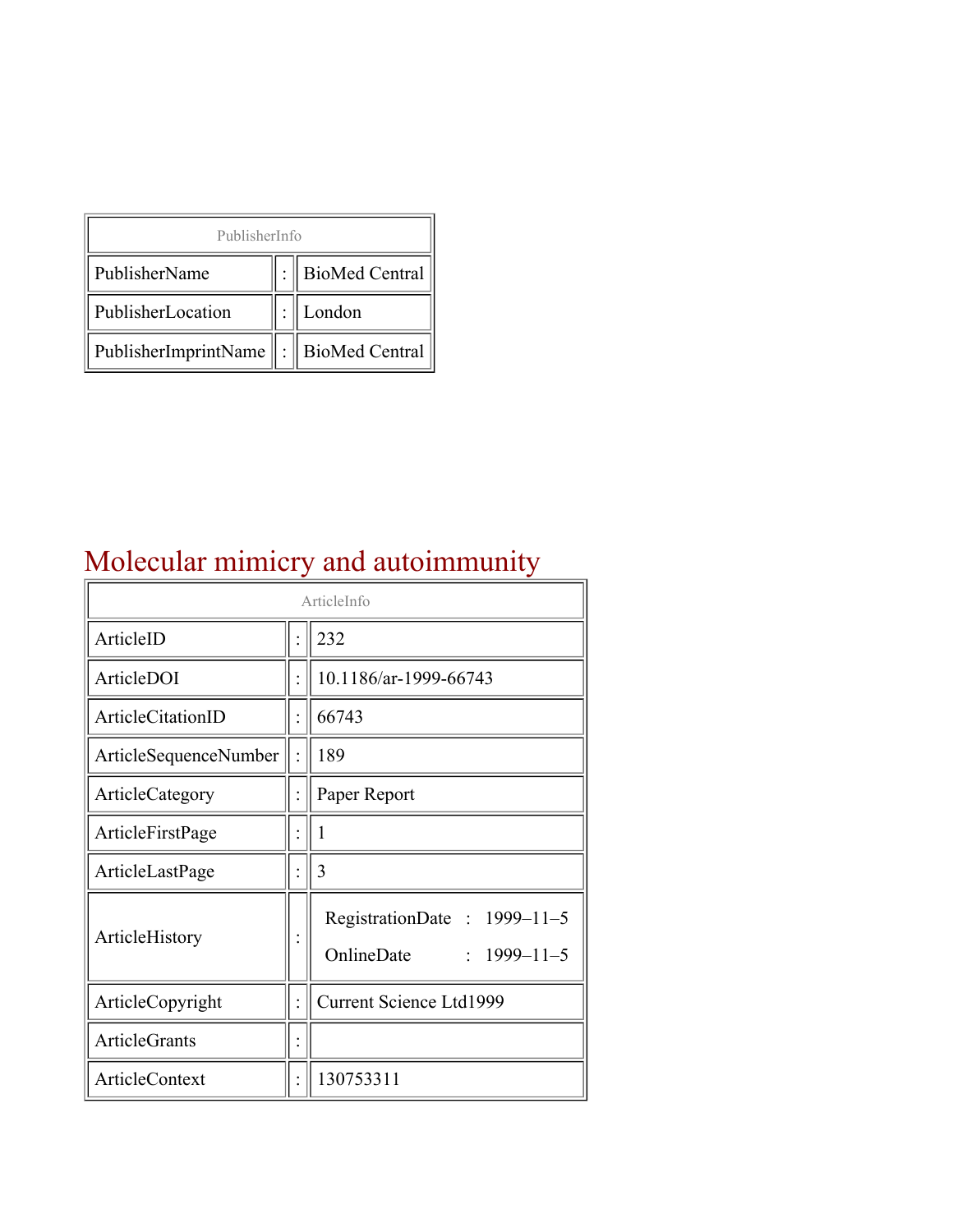Aff1 Institute Molecular Medicine, Oxford, UK

#### Keywords

Autoimmunity, molecular mimicry, peptide,TCR flexibility

# Context

The interaction between the T cell receptor (TCR) and its major histocompatibility complex (MHC) peptide ligand has been shown to be more promiscuous than was originally supposed, with a given TCR often being able to recognise several different peptides presented by an MHC molecule. It is possible therefore, that T cells primed by a foreign antigen may be able to recognise a related, but not identical, peptide from a self-antigen. In such cases infection may trigger autoimmune disease. To examine molecular mimicry as a mechanism for  $CD8<sup>+</sup>$  T cell mediated autoimmunity.

## Significant findings

Sixteen peptides from rodent proteins, with homology to the gp 33 peptide, were identified and found to bind to H-2Db. Six of these peptides induced proliferation of naive T cells from the TCR Tg mice, and one peptide was capable of inducing cytolytic effector function in naive T cells from the Tg mice. Five peptides could be detected in cytotoxicity assays using activated T cells from the TCR Tg mice.

One of these peptides, mDBM, a partial agonist/antagonist peptide from the enzyme dopamine ? mono-oxygenase was chosen for further study.The enzyme dopamine ?-mono-oxygenase is expressed by adrenergic neurons and by chromaffin cells in the adrenal medulla and is responsible for the conversion of dopamine to noradrenaline.

Control experiments showed that there was limited viral replication in the adrenals after high dose LCMV infection and that virus could not be detected in the adrenals after low dose infection or after infection with recombinant vaccinia virus vacc-Gp.

Infection of the TCR Tg mice with LCMV did, however, result in T cell infiltration of the adrenal medulla (specifically) and this correlated with an increase in levels of adrenal dopamine (consistent with a failure of the chromaffin cells to convert dopamine to noradrenaline).